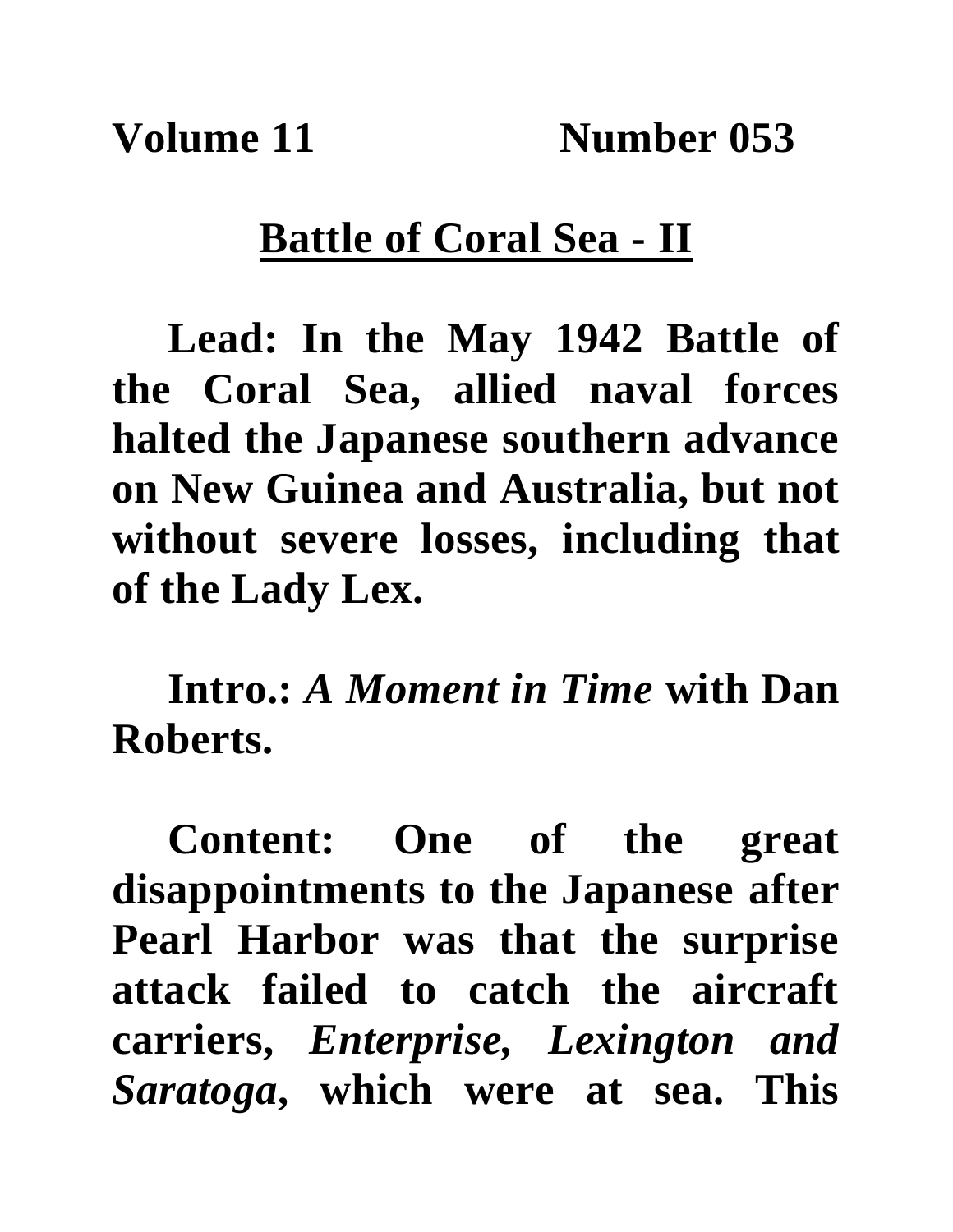**failure would return to bite them badly in the Coral Sea six months later, yet in the heady days following the initial success in late 1941 Tokyo decided to expand its ambitions by moving south toward Australia. The most immediate target was Port Moseby in southeastern Papua New Guinea.**

**The Japanese forces including three carriers entered the Coral Sea and there encountered two American carrier groups around** *Yorktown and Lexington* **and an allied cruiser squadron. Over two days, May 7 and 8, aircraft from the opposing carriers had at each in confusing encounters in which mistakes were made on both sides. First blood was drawn by the**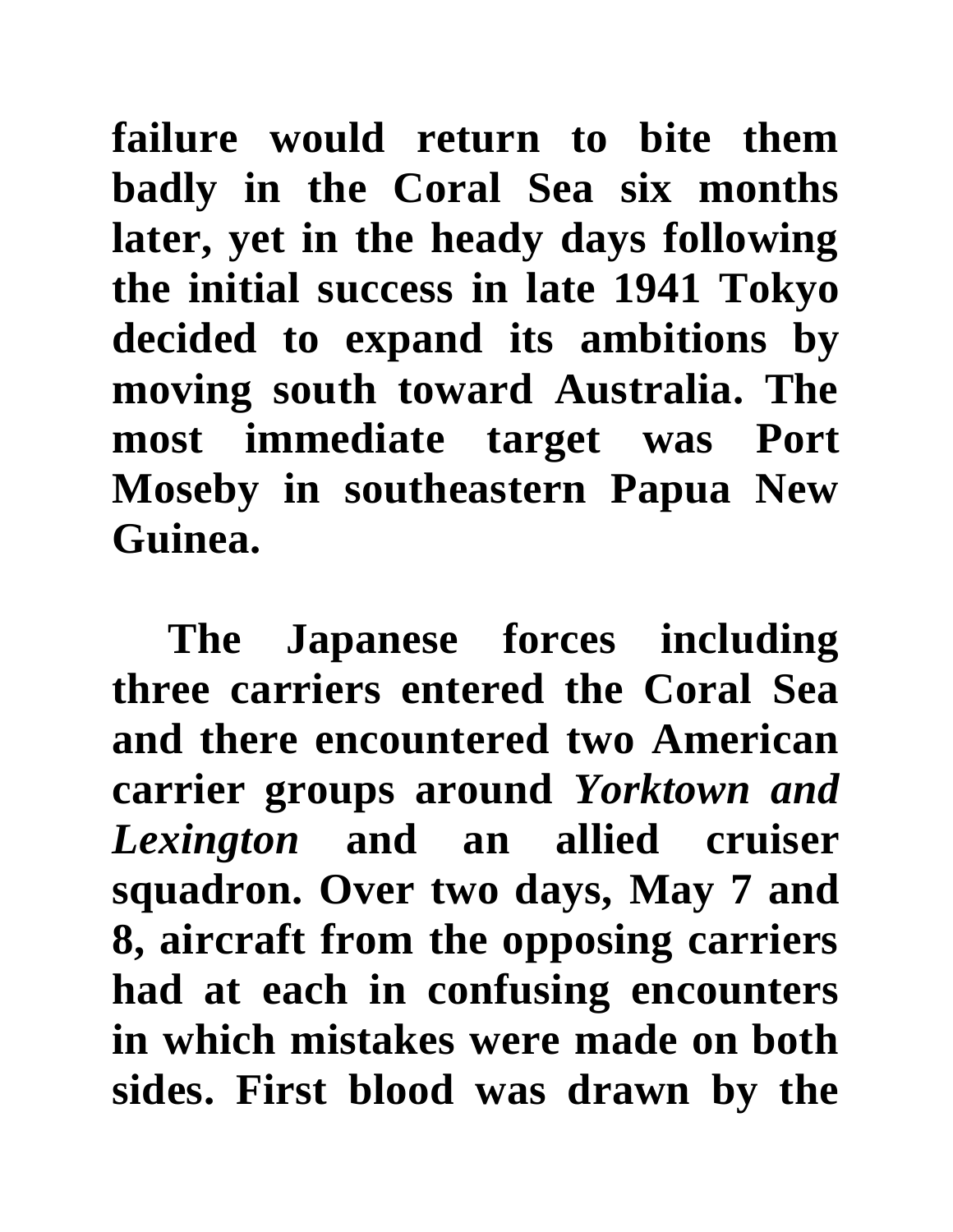**Americans when they found and sank**  *Shoho***, a small carrier which had led in the invasion of Tugali in the previous week. "Scratch one Flattop." A night attack by the Japanese was unsuccessful and they endured significant air losses.** 

**The next day Japanese aircraft sank** *Lexington* **and damaged**  *Yorktown***. One Japanese carrier was badly damaged while the other escaped relatively unscathed. The Japanese lost more planes, the U.S. more ships and both commands decided to withdraw. While Coral Sea is considered a tactical draw, the results were dramatic. Their southern advance was halted, the assault on Port Moseby having failed. Japanese**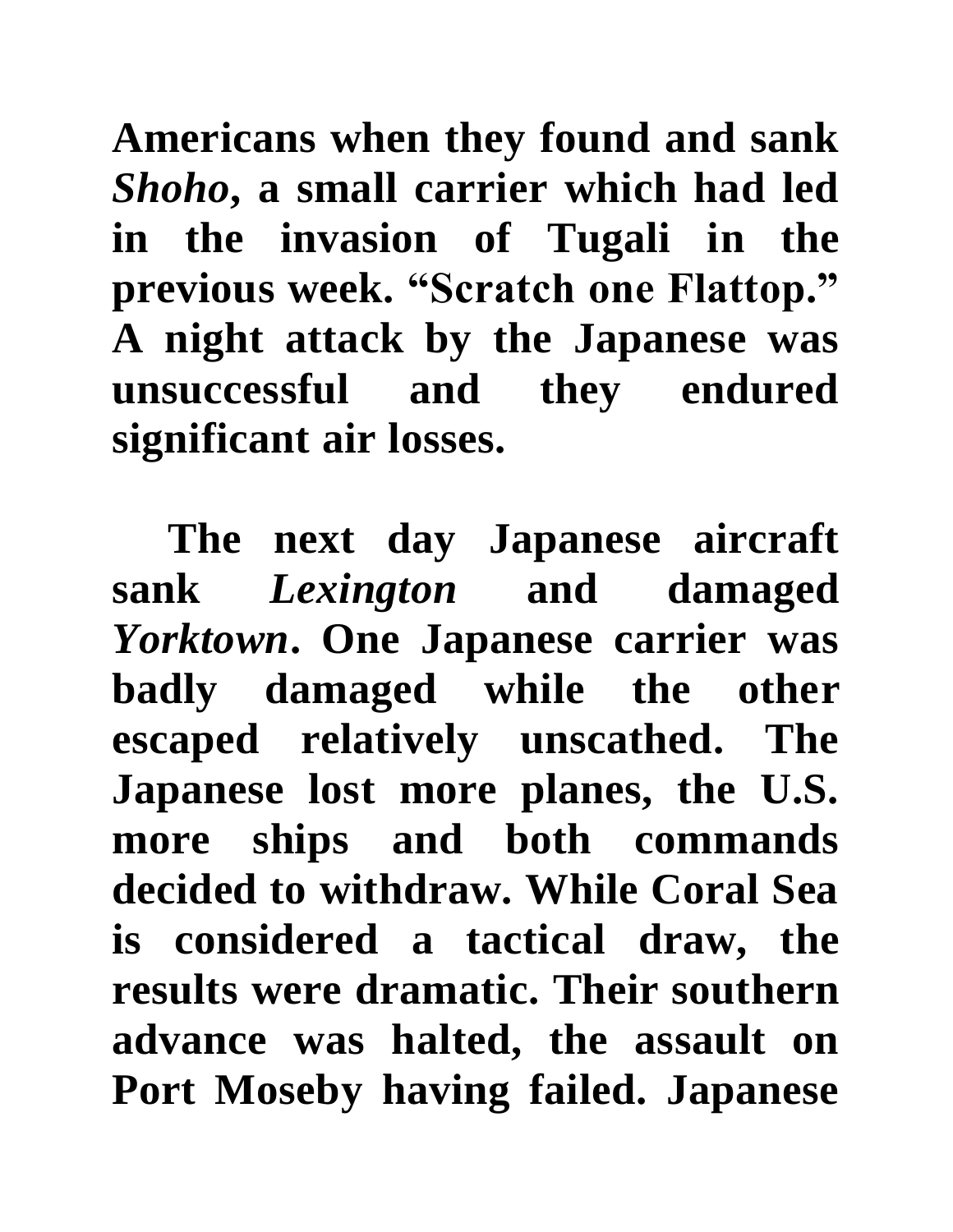## **strategy turned to defense of its gains and the allies began the long road to victory in the Pacific.**

**At the University of Richmond, this is Dan Roberts.**